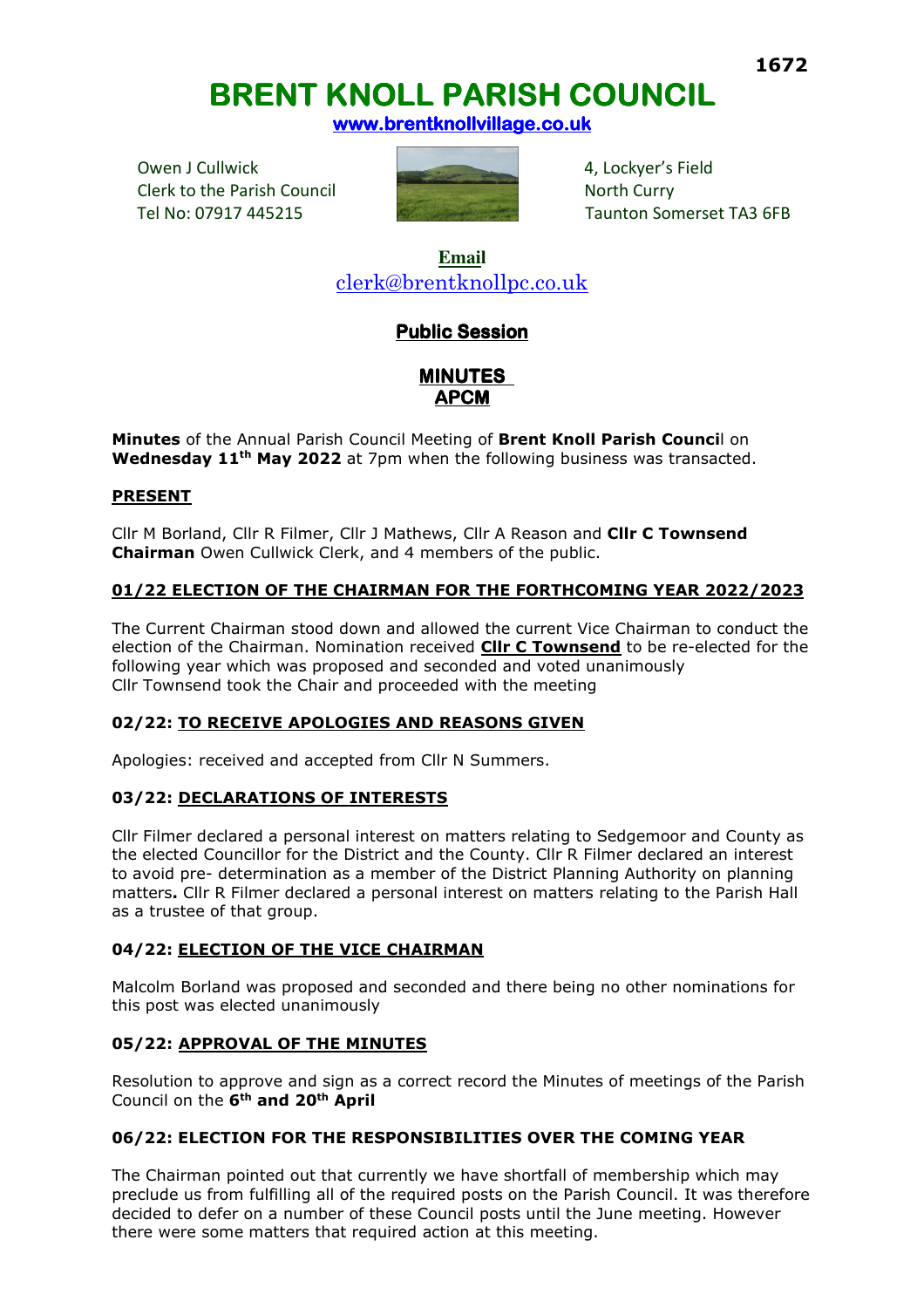#### Bank Signatories

In addition to the Clerk, Cllr Townsend and Cllr Filmer both Cllr A Reason and Cllr J Mathews were approved as banking and payment authorities with Unity Trust and the relevant paperwork will be set in motion ASAP.

#### Shop Working group

Cllr Townsend Cllr Filmer and Owen Cullwick were approved to continue on the working group to support the impending developments over this year. This is a none decision making group who will report any findings or proposals to the full Council.

#### Further Proposals from the June meeting onwards

Footpaths Group Highways Liaison The Planning Team Brent Knoll Charity Trustees (Subject to changing the structure of this fund) SALC Representative Mini Audit and staffing group

The chairman pointed out the value of planning training to be held by the District Council in June.

## **07/22: PLANNING CONSIDERATIONS**

## **07/21/00006: Erection of detached two storey dwelling and formation of a new**

**access** at Journeys End Station Road Brent Knoll TA9 4BH. This is a revised application from 2021.

Response: The Parish Council objected to this proposal on the grounds of continuing over development (Indicated in previous response) and not in keeping with existing properties and a high degree of over shadowing.

## **08/22: POLICY REVIEWS AND FUTURE ADOPTION**

- (a) The new LGA Code of conduct for the Parish Council resolved to adopt
- (b) 2018 v Standing Orders current resolved to adopt
- (c) Filming of meetings ( Current) resolved to adopt
- (d) Affirmation of Financial Regulations adopted in April 2022

Further Policy updates to be presented to the Parish Council during the forthcoming 12 months.

## **09/22: PAYMENTS AND FINANCE**

The Statutory payments list agreed in **April 2022** under minute **238/21** was resolved for payment.

The Variable Payments List as follows

| The Evolis Speed Indicator Device         | £2276.18 ( $\text{Vat } \text{\pounds}379.36$ ) |
|-------------------------------------------|-------------------------------------------------|
| Flying Colours Purchase of Ukrainian Flag | <b>£92.04</b> (Vat £15.34)                      |
| Internal Audit Fee to Richard Young       | £25.00                                          |
| <b>SALC Remote Training</b>               | £75.00                                          |
| Council Insurance Policy (Year2of3)       | £1229.31                                        |

## **10/22: NEW MATTERS OF CONSIDERATION (Decisions to be taken)**

## **11/22: Co-option of Council members**

The matter has been advertised and at the time of the meeting we have 4 interested parties to be considered for Co-option in June.